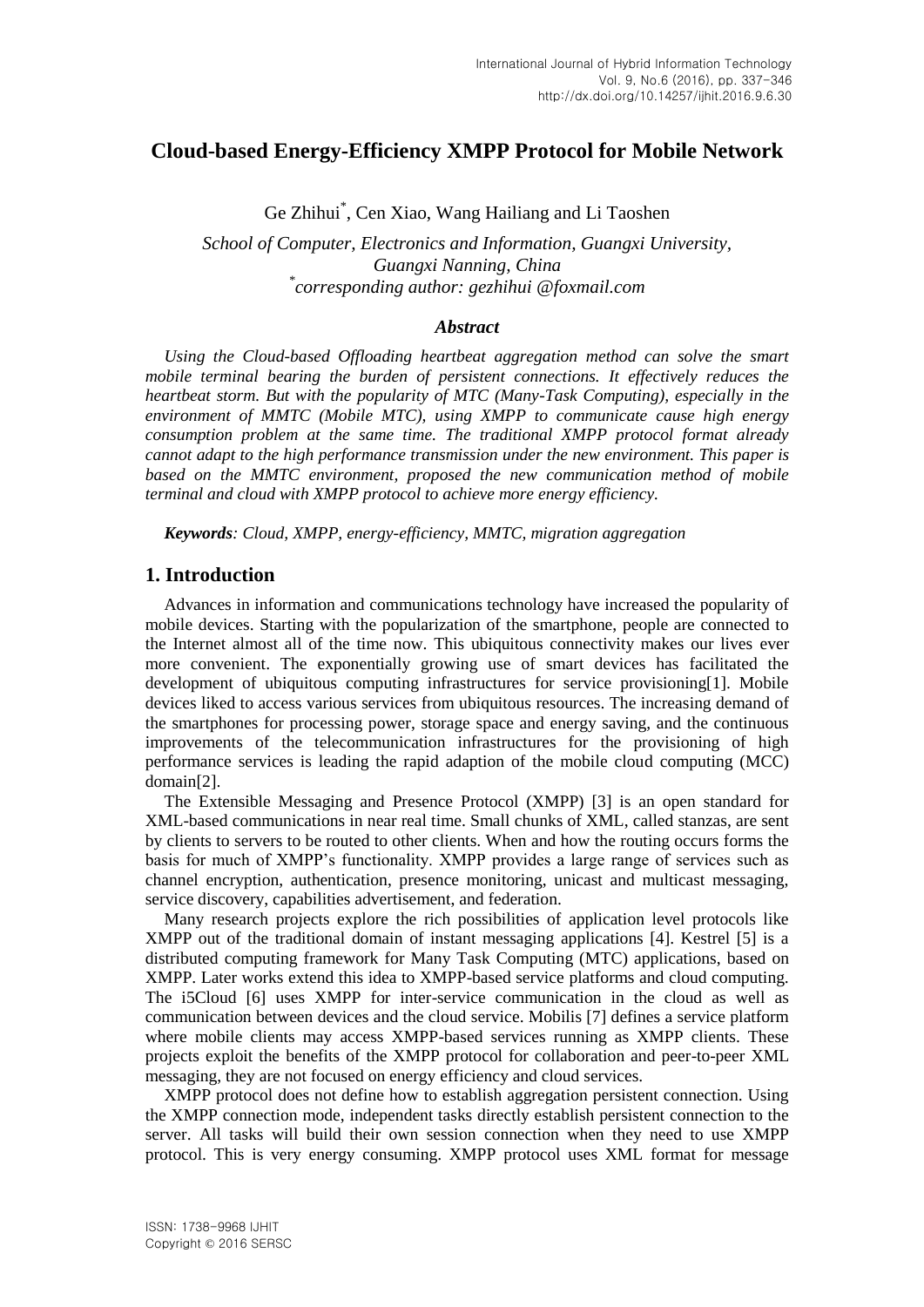causes stick pack problem [8] more serious and result in performance degradation. the authors propose LLaF-E<sup>2</sup>CXEP (Low Load and Fast Energy- Efficiency Cloud-based XMPP Extend Protocol) to solve the new challenge in mobile cloud-based offloading aggregation environment, increase aggregation efficiency and reduce smart mobile terminal energy consumption.

### **2.1. Aggregation Connection Establishment**

XMPP protocol communication mode is point to point, which means that XMPP persistent connection is not shared with each other. When tasks' persistent connection need to be aggregated, they need to cooperate with each other to complete the connection establishment. There are two problems need to be solved. The first is that who and when to establish the aggregation persistent connection. The second is how tasks discover the aggregation persistent connection.

The aggregation persistent connection establishment needs a daemon. There must has initiator, because of tasks cannot do it alone. Daemon starts to run when smart mobile terminal is start. So the authors design a daemon called migaggd (migration aggregation daemon) to manage the whole life cycle of all persistent connections. When a new task T needs to use persistent connection starts, the establish process is as following:

Begin

- Step 1: T broadcasts the message of finding migaggd.
- Step 2: Migaggd daemon will establish a communication channel using IPC when catching the broadcast message from T.
- Step 3: Migaggd checks the aggregation persistent connection, if the connection is not exist, it will establish one.

End

Modern smart mobile operating system such as Android, IOS, Windows Phone all support daemon running. In other platforms, migaggd can communication with tasks through IPC, just need to write a program for that platform. The experimental environment in this paper, the authors use Android operating system.

 $LLaF-E<sup>2</sup>CXEP$  is compatible with the original XMPP protocol, using three phase handshake to ensure that the client and server supporting the new protocol format. In the first phase, client sends stream stanza to start, and a new xep:llaf- $e^2$ cxep attribute is added in stream stanza. In the second phase, server will send back the message with xep-accept: llaf-e<sup>2</sup> cxep attribute. In the third phase, when client received the attribute of xep-accept, it will start communication with the new format of LLaF-E <sup>2</sup>CXEP.

#### **2.2. Many-Task Port Routing**

When all message packets of task are aggregated at the same communication channel, they need to be recognized. To ensure each task can get correct messages, message packets have to be routed correctly when they arrive at cloud and client. In XMPP protocol, when server keeps multiple connections, attribute id is used to identify messages. The id attribute also works in aggregation persistent connection, but in inefficiency way. In original method, the receiver receives the whole message at first, and extracts the attribute id. Then the message packet is routed to that corresponding task which id attribute refers to. The id attribute is a unique hash string. The drawback of using id attribute is that it will increase message packet length. And the id attribute is not required in message stanza and presence stanza.

To improve routing speed and reduce the length of message packet, This paper proposed Many-Task port routing MTPR method. Ports and tasks form a corresponding relationship, and a message start with port value. It no needs to parse the whole message, just read the head of message and routing the message by task's port value. In this way, it can improve the routing speed and CPU is used more efficiency.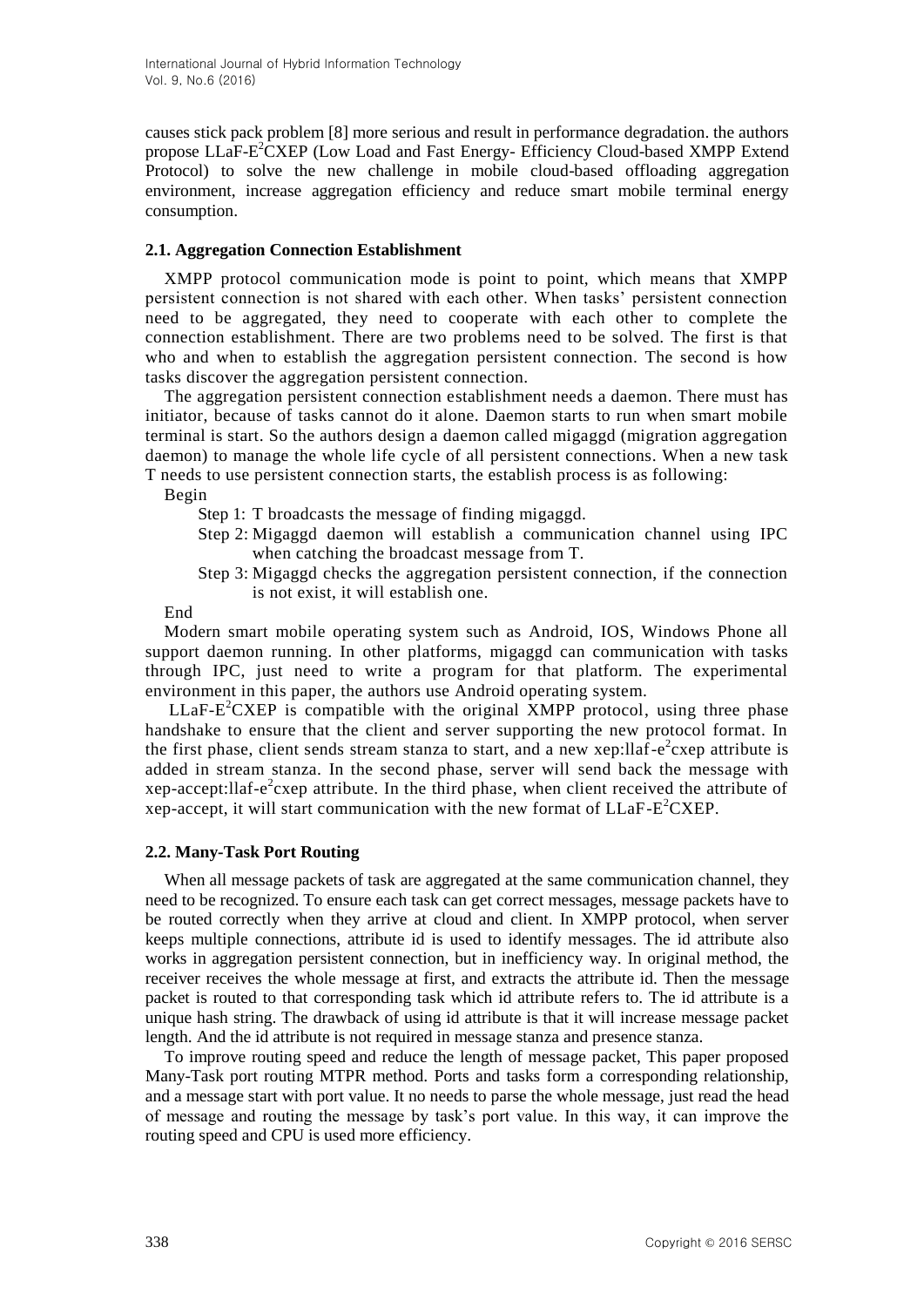The client needs to maintain a port mapping task table PMTT. Task port TP is integer. PMTT records task's information and TP. Client updates PMTT and cloud synchronization. When the first time to establish connection, client sends PMTT hash value. Cloud receives the PMTT hash value and compare with its own. If they are equal it means they don't need to modify. If they are not equal, cloud compresses the PMTT and sends to client. Client finds the difference between cloud's PMTT and its own, and sends back the different parts.

In order to improve routing speed and reduce the length of message packet, the authors proposed Many-Task Port Routing(MTPR) method. Ports and tasks form a corresponding relationship, and a message starts with port value. It needs not to parse the whole message, just read the head of message and routing the message by task's port value. In this way, the routing speed and CPU utilization is more efficiency.

The client needs to maintain a port mapping task table PMTT. PMTT records information of tasks and Task port (TP). When the first time to establish a connection, client sends out PMTT hash value. When cloud receives PMTT hash value, it will compare with its own. If they are equal it means they don't need to modify. If they are not equal, cloud compresses PMTT and sends it to client. Client finds the difference between cloud's PMTT and its own, and sends back the different parts.

#### **2.3. Message Serialization**

$$
Pkt = \left\lceil \frac{L_{\text{msg}} + L_{\text{last}}}{L_{\text{msg}}}\right\rceil \tag{1}
$$

*Pkt* represents the number of data packets which is splitted by TCP protocol. The length of message packets is *Lmsg*. TCP protocol's MSS is *Lmss*. the whole data packet divided into *Pkt* packets in the TCP channel. The first packet is occupied by the length of *Llast*.

$$
E_{tx} = \left\lceil \frac{\sum_{i=1}^{N} L_{msgi} + L_{last}}{L_{msg}} \right\rceil \cdot \frac{E_{pt}}{P} + N \cdot E_{smsg} \tag{2}
$$

 $E_{tx}$  represents the energy of sending message for one time.  $E_{pt}$  represents the average energy to send each packet. *P* represents the probability of successful sending. *Esmsg* represents the average energy to serialize a message. *N* represents the number of messages.  $L_{msgi}$  represents the length of the *i* message.

$$
E_{rx} = \left[ \frac{\sum_{i=1}^{N} L_{msg_i} + L_{last}}{L_{msg}} \right] \cdot E_{pr} + N \cdot E_{dmsg} \tag{3}
$$

 $E_{rx}$  represents the energy of receiving message for one time.  $E_{pr}$  represents the average energy to receive each packet.  $E_{dmsg}$  represents the average energy to deserialize a message.

Formula (2) and (3) show that *Lmsg*, *Esmsg* and *Edmsg* have great affection on energy consumption. In different network environment, the other parameters are fixed. Energy efficiency can be achieved by changing the value of  $L_{msg}$ ,  $E_{smsg}$  and  $E_{dmsg}$ .

LLaF-E<sup>2</sup>CXEP uses length-known method. It informs receiver the length of the whole message. In this way, it can save CPU energy, and increase packets receiving speed.

It defines three message structures TAM, TTM and AUM, as shown in Figure 1. With the three message structures, it can express the whole information of XML, and it can aggregate messages more efficiency than XML, and routing faster. With the message structure, length and task port using varints [9] encode method to encode integer. The attribute of attr TaF using prefix-varints encoding method, type attribute is the prefix content. Three message structures nested each other by the order of TAM-TTM-AUM. TAM is the top of message structure. It encapsulates the aggregation messages. It has only one agg\_length attribute. The agg\_length attribute inform the whole aggregation message's length. The msg\_content part include 0 or n TTM message structures. Each task package messages into TTM message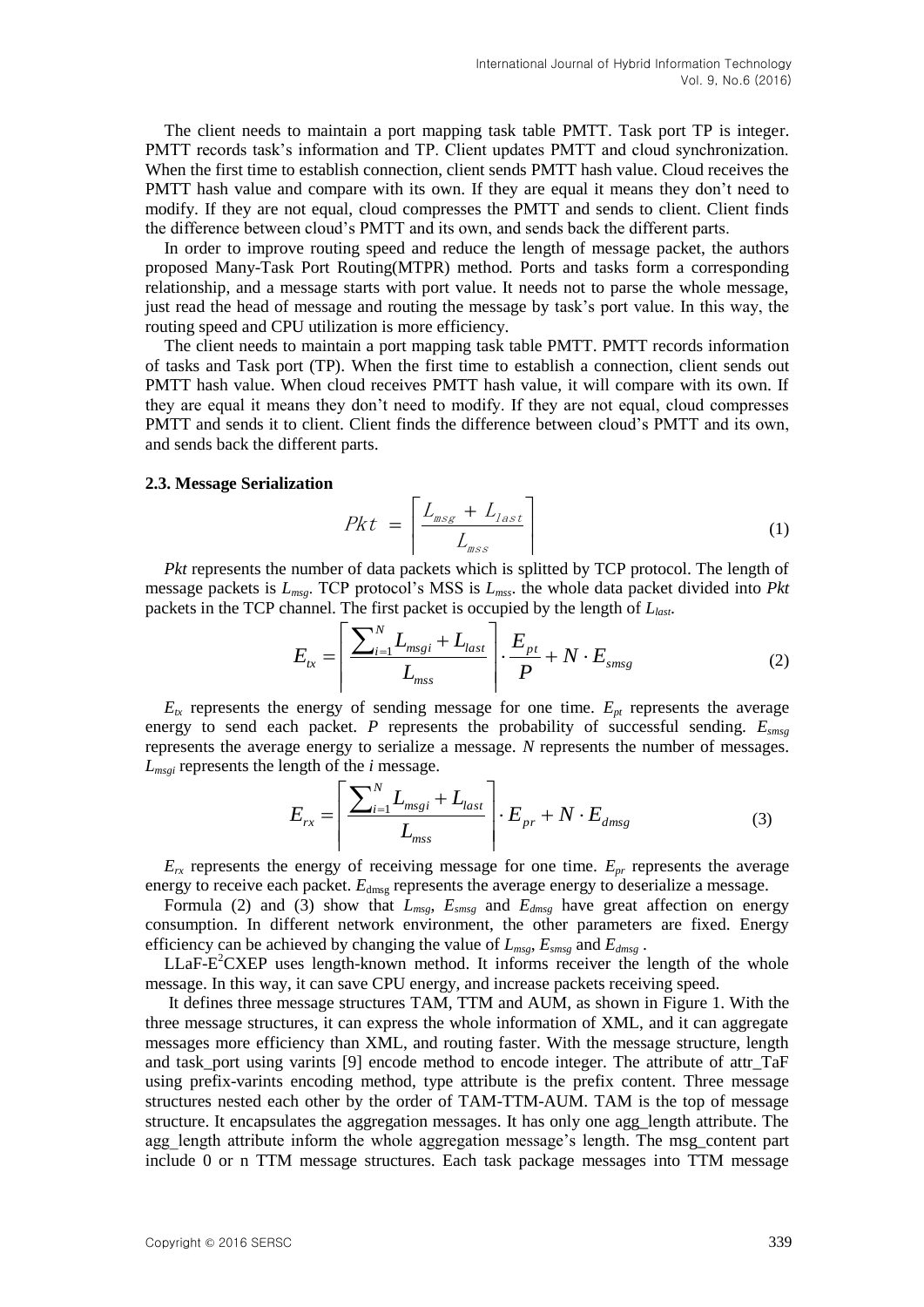structure. The tmsg\_length attribute represents the length of task message. The task\_port attribute represents task's port in PMTT. The migaggd only parses task\_port then routing msg\_content to task. The msg\_content in TTM include 0 or n AUM message structures. AUM is the based message unit. It records message's attribute name and value, and uses AUM can express what XML can express by nested each other. The amsg\_length attribute represents the length of AUM. The attr\_TaF attribute represents two attribute, the first is type attribute, and the second is field attribute. There are two type attributes are defined, they are value type and set type. When AUM type is value type, msg\_content include the value's bytes. When AUM type is set type, msg\_content include 0 or n AUM message structures.



**Figure 1. Message Structures Used To Serialization**

The process of message serialization:

### Begin

- Step 1: The mitigated receives a message of TAM. If the data buffer size is as long as the agg\_length attribute's value, jump to the step2. If the data buffer size is not match the agg\_length attribute's value, it will stop and wait for more data.
- Step 2: When TAM was received complete, it starts to parse the msg\_content part of TAM. Parsing each TTM's task\_port and following the PMTT to routing msg\_content of TTM to each task.
- Step 3: Parsing AUM structure after the task received the AUM, and building the data object.

#### End

The process of message deserialization:

#### Begin

- Step 1: The migaggd catch the AUM send from Ti, search TP in PMTT, and build TTM message.
- Step 2: Add TTM to TAM which wait for aggregate message and the send time is not arrive. Then update the agg\_length attribute.

#### End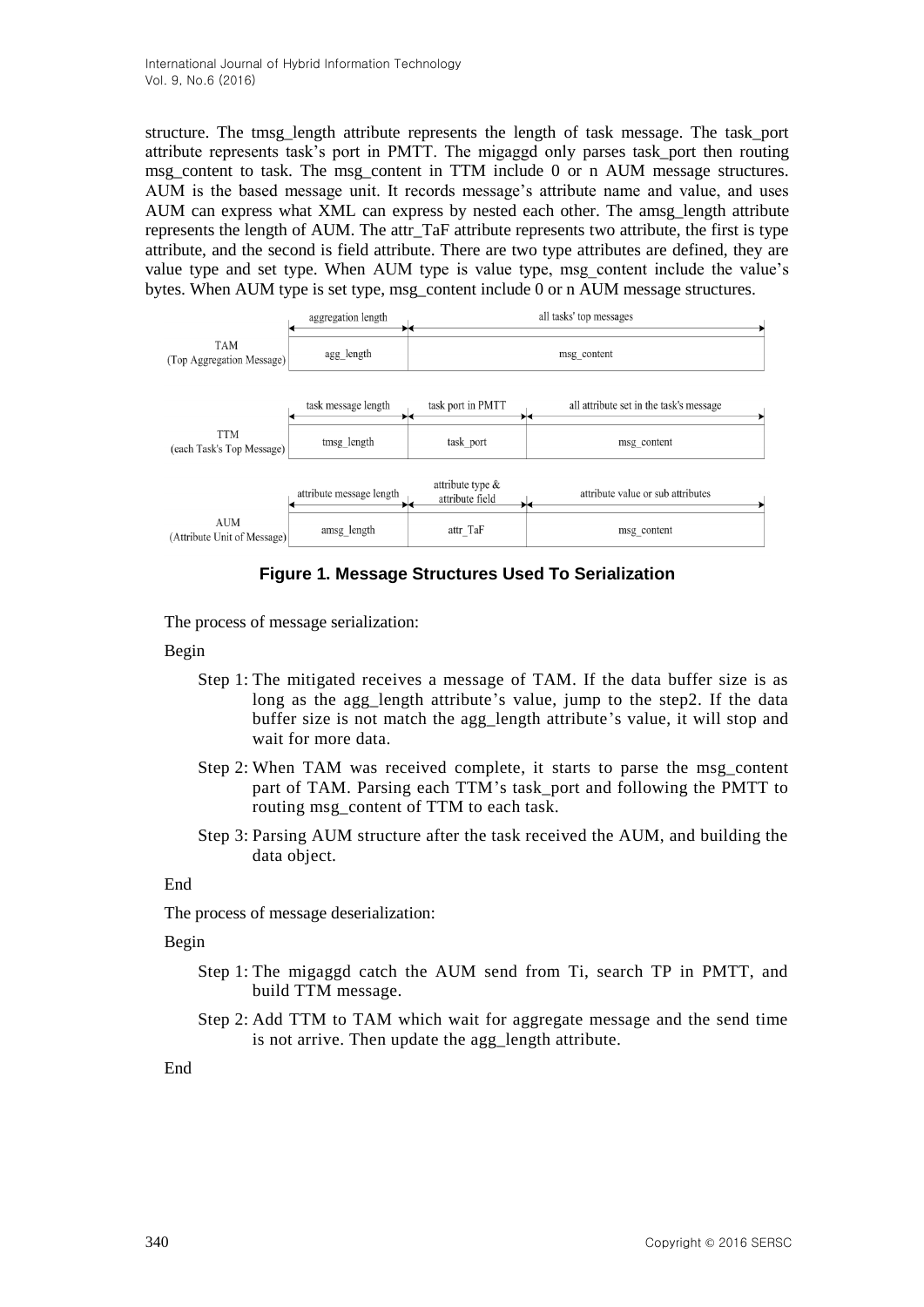### **3. Experimental Results**

The authors test the performance of LLaF-E<sup>2</sup>CXEP in real environment. In real environment, the devices used as below: The test phone is ZTE U880, operating system is Android, the core chip is Marvell PXA910, the frequency of CPU is 806MHz, the architecture is Marvell ARMv5 CPU, the RAM is 512M. NS-3[10] be used to verify the energy efficiency.

The experiment compares XML, JSON, Protobuf to LLaF-E<sup>2</sup>CXEP. The experiment tests the number of aggregation message from 1 to 30, and records  $L_{mg}$  which is the length of aggregation message. Message stanza is used. The experimental parameters are shown in Table 1.

| attribute | value   | attribute      | value     |
|-----------|---------|----------------|-----------|
| from      | 13 byte | xml:lang       | 2 byte    |
| to        | 10 byte | body           | 58 byte   |
| id        | 8 byte  | $L_{\rm miss}$ | 1460 byte |

**Table 1. Experimental Parameters**

As shown in Figure 2. It shows the different length of aggregation message with each encoding method. The longest message length is encoded by XML method. The result of JSON and XML is very close. Obviously, Protobuf reduce the length of the aggregation message, but LLaF-E<sup>2</sup>CXEP is the smaller one. The expression of the same information, LLaF- $E^2$ CXEP's length is only 64% of XML. XML and JSON as the most popular message format, it can be read easy by human. But it imports additional descriptor for human to read easily. LLaF-E<sup>2</sup>CXEP takes encoding method like Protobuf, but it more suitable for XMPP protocol. Because of less type for  $LLaF-E^2CXEP$ , it can be smaller than Protobuf. The RFC of XMPP can be watched, that the attributes' value is string or set.



#### **Figure 2. Length of Different Methods Serialize Aggregation Message**

Different encoding methods lead to different number of packets. If MSS is 1460, the number of packets different methods serialize aggregation message was shown in Figure 3. The XML and JSON need more packets to send the whole messages when 10 or more messages are aggregated. When the number of aggregation message is 30, XML and JSON methods' packet number is twice of LLaF-E<sup>2</sup>CXEP. The more packets send in TCP channel, the more resource is spent to solve the problem of TCP stick pack. LLaF-E<sup>2</sup>CXEP reduces the number of packets. In ideal situation, the number of aggregation message is 30, LLaF-E <sup>2</sup>CXEP only cost a half of XML or JSON energy consumption.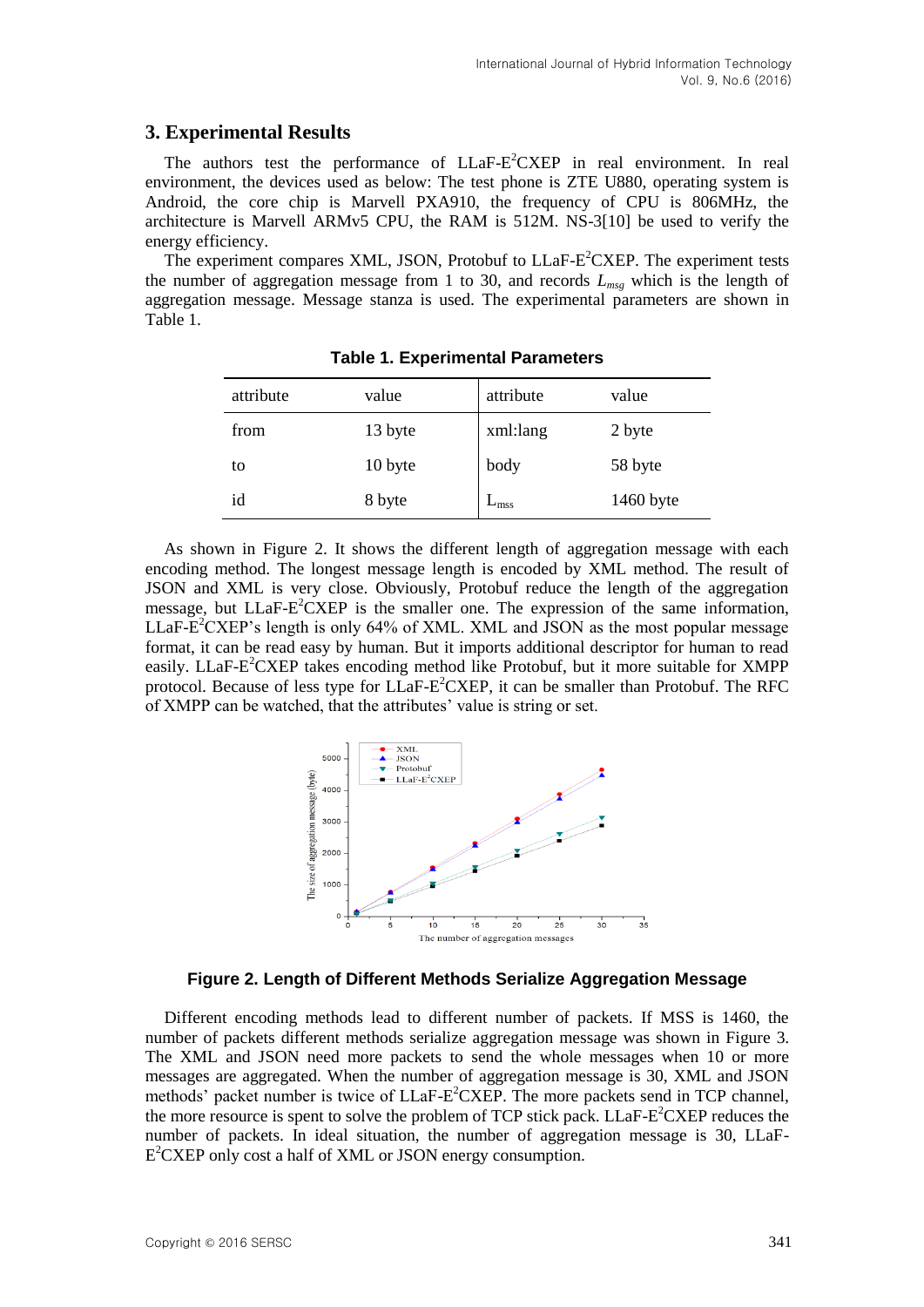International Journal of Hybrid Information Technology Vol. 9, No.6 (2016)



**Figure 3. Number of Packets Different Methods Serialize Aggregation Message**



**Figure 4. Time of Different Methods Serialize Aggregation Message**

As shown in Figure 4. It is the time of different methods serialize aggregation message. As the number of aggregation message growth, LLaF-E<sup>2</sup>CXEP is the shortest time. Protobuf takes more time to encoding, because of it was designed to data center. The message stanza structure is too simple, and it cannot show the advantage of Protobuf.

As shown in Figure 5. It is the time of different methods deserialize aggregation message. Obviously, Protocol spent the longest time to decoding the message. After parsed the process of the Protobuf experiment. It is found that Protobuf is not support well for mobile terminal. It cost high memory in Android operating system. When it takes memory over the VM heap, it causes garbage collection GC process. The system will be paused by GC. The LLaF- $E^2$ CXEP uses the shortest time to decoding the aggregation message.



**Figure 5. Time of Different Methods Deserialize Aggregation Message**

Because of the lack of energy measurement equipment, and Android system's energy measurement tool cannot accurate description the energy consumption. Energy consumption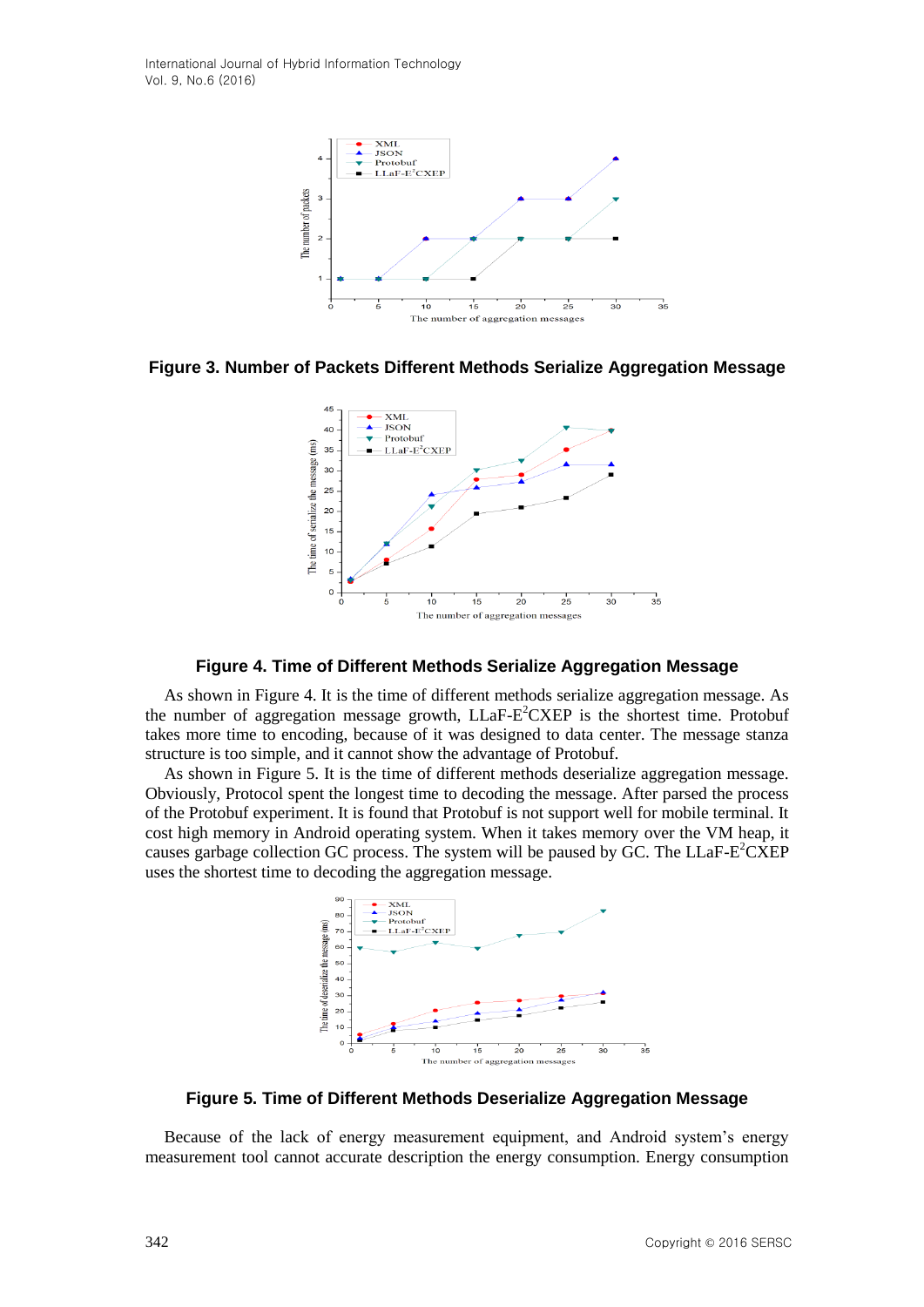was measured in NS-3 simulation environment. The simulation network is wireless environment with IEEE802.11b protocol. The experimental parameters are shown in Table 2.

| attribute | value      | attribute  | value             |
|-----------|------------|------------|-------------------|
| Rx gain   | $-10$ dBm  | Tx current | $17.4 \text{ mA}$ |
| Tx gain   | $-1$ dBm   | interval   | 10s               |
| distance  | 100 meters | total time | 3600s             |

**Table 2. Experimental Parameters**

As shown in Figure 6, it is the energy consumption of different methods transmission aggregation message. The  $LLaF-E^2CXEP$  has good performance in energy consumption. From the figure, it can be observed its energy consumption proportional to *Lmsg*. In simulation environment, it only can measure the energy of wireless module, it cannot records the CPU energy consumption.



**Figure 6. Energy Consumption of Different Methods**

### **4. Conclusion**

XMPP as a protocol was designed before the wide spread adoption of mobile devices, and is often cited as not being very mobile friendly as a result. Aim at the problem with high energy consumption and high-bandwidth of XMPP on mobile devices, through studying XMPP core standard, combined with the latest XMPP Extension Protocol, this paper points out the causes of the problems and give the corresponding solutions. There are three main parts included by  $LLaF-E^2CXEP$ . The first part is build the mechanism of establish and discover aggregation connection. The second part is multi-tasks port routing. The last part is the message serialization method. The experimental results show that  $LLaF-E^2CXEP$  is more suitable for running in cloud offloading environment and achieves better energy efficiency.

### **Acknowledgements**

This work is supported by the National Natural Science Foundation of China (Grant No 61363067, 60963022).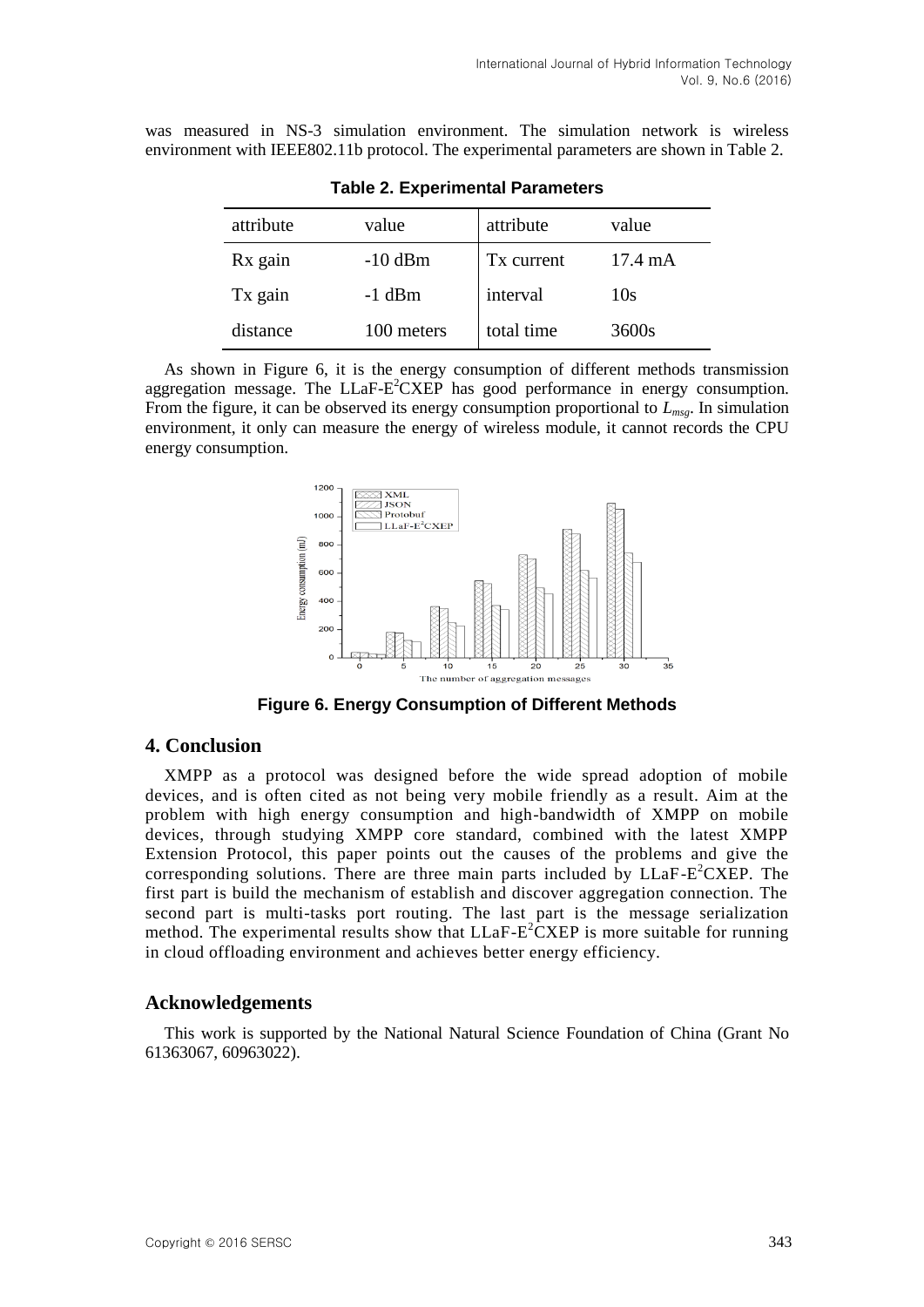## **References**

- [1] R. C. Wang, Y. C. Chang and R. S. Chang, "Design issues of semantic service discovery for ubiquitous computing", Proceedings of the IEEE International Conference on Multimedia and Ubiquitous Engineering, Seoul, Korea**, (2007)** April 26-28.
- [2] H. Flores and S. Srirama, "Mobile cloud messaging supported by XMPP primitives", Proceedings of the 4th ACM workshop on Mobile cloud computing and services, Taipei, Taiwan, **(2013)** June, pp. 17-24.
- [3] P. Saint-Andre, "Extensible messaging and presence protocol (XMPP): Core", RFC 3920, **(2011)**.
- [4] A. Hornsby and R. Walsh, "From instant messaging to cloud computing, an XMPP review", Proceedings of the IEEE International Symposium on Consumer Electronics (ISCE), Braunschweig, Germany, **(2010)** Jun 7- 10, pp. 1-6.
- [5] L. Stout, M. A. Murphy and S. Goasguen, "Kestrel: an XMPP-based framework for many task computing applications", Proceedings of the 2nd Workshop on Many-Task Computing on Grids and Supercomputers, ACM, **(2009)**.
- [6] D. Kovachev, Y. Cao and R. Klamma, "Building mobile multimedia services: a hybrid cloud computing approach", Multimedia tools and applications, vol. 70, no. 2, **(2014)**, pp. 977-1005.
- [7] D. Schuster, T. Springer and A. Schill, "Service-based development of mobile real-time collaboration applications for social networks", Proceedings of the IEEE International Conference on Pervasive Computing and Communications Workshops (PERCOM Workshops), **(2010)**.
- [8] W. R. Stevens, "TCP/IP illustrated", addison-Wesley, vol. 1, **(2011)**.
- [9] S. V. Chekanov, E. May, K. Strand and P. V. Gemmeren, "ProMC: Input–output data format for HEP applications using varint encoding", Computer Physics Communications, vol. 185, no. 10, **(2014)**, pp. 2629- 2635.
- [10] T. R. Henderson, M. Lacage and G. F. Riley, "Network simulations with the ns-3 simulator", SIGCOMM demonstration 14, **(2008)**.
- [11] C. P. Wibowo, "Evaluation of Protocol Buffers as Data Serialization Format for Microblogging Communication", Proceedings of the International Conference on Informatics for Development, vol. 602, **(2011)**.
- [12] M. Bourguiba, K. Haddadou and G. Pujolle, "Packet aggregation based network I/O virtualization for cloud computing", Computer Communications, vol. 35, no. 3, **(2012)**, pp. 309-319.
- [13] M. Fazio, A. Celesti, M. Villari and A. Puliafito, "Resource Management in Cloud Federation Using XMPP", Proceedings of the IEEE International Symposium on Network Computing and Applications (NCA), **(2014)**, pp. 67-70.
- [14] R. Klauck and K. Michael, "Chatty things-making the internet of things readily usable for the masses with XMPP", IEEE International Conference on Collaborative Computing: Networking, Applications and Worksharing (CollaborateCom), **(2012)**.
- [15] S. Kosta, C. Vasile, Perta, J. Stefa and P. Hui "Clone2Clone (C2C): Peer-to-Peer Networking of Smartphones on the Cloud \*", Usenix Workshop on Hot Topics in Cloud Computing San Jose Ca, **(2013)**.
- [16] S. Limam and G. Belalem, "A Migration Approach for Fault Tolerance in Cloud Computing", International Journal of Grid & High Performance Computing, vol. 6, no. 2, **(2014)**, pp. 24-37.
- [17] C. H. Hsu and E. Udoh, "Mobile and Wireless Computing towards Sustainable and Ubiquitous Clouds Services", International Journal of Grid & High Performance Computing, vol. 5, no. 3, **(2013)**, pp. 1-5.
- [18] R. Klauck, J. Gaebler, M. Kirsche and S. Schoepke, "Mobile XMPP and cloud service collaboration: An alliance for flexible disaster management", Proceedings of the IEEE International Conference on Collaborative Computing: Networking, Applications and Worksharing (CollaborateCom), **(2011)**, pp. 201- 210.
- [19] X. Zhang, A. Kunjithapatham, S. Jeong and S. Gibbs, "Towards an Elastic Application Model for Augmenting the Computing Capabilities of Mobile Devices with Cloud Computing", Mobile Networks & Applications, vol. 16, no. 3, **(2011)**, pp. 270-284.
- [20] S. Pearson, "Taking account of privacy when designing cloud computing services", Workshop on Software Engineering Challenges of Cloud Computing IEEE Computer Society, **(2009)**, pp.44-52.
- [21] S. Belov, L. Dudko, D. Kekelidze and A. Sherstnev, "HepML, an XML-based format for describing simulated data in high energy physics", Computer Physics Communications, vol. 181, no. 10, **(2010)**, pp. 1758-1768.
- [22] D. Kovachev, Y. Cao and R. Klamma, "Augmenting Pervasive Environments with an XMPP-Based Mobile Cloud Middleware", Mobile Computing, Applications, and Services, Springer Berlin Heidelberg, **(2010)**, pp. 361-372.
- [23] R. Klauck and M. Kirsche, "Combining Mobile XMPP Entities and Cloud Services for Collaborative Post-Disaster Management in Hybrid Network Environments", Mobile Networks & Applications, vol. 18, no. 2, **(2013)**, pp. 253-270.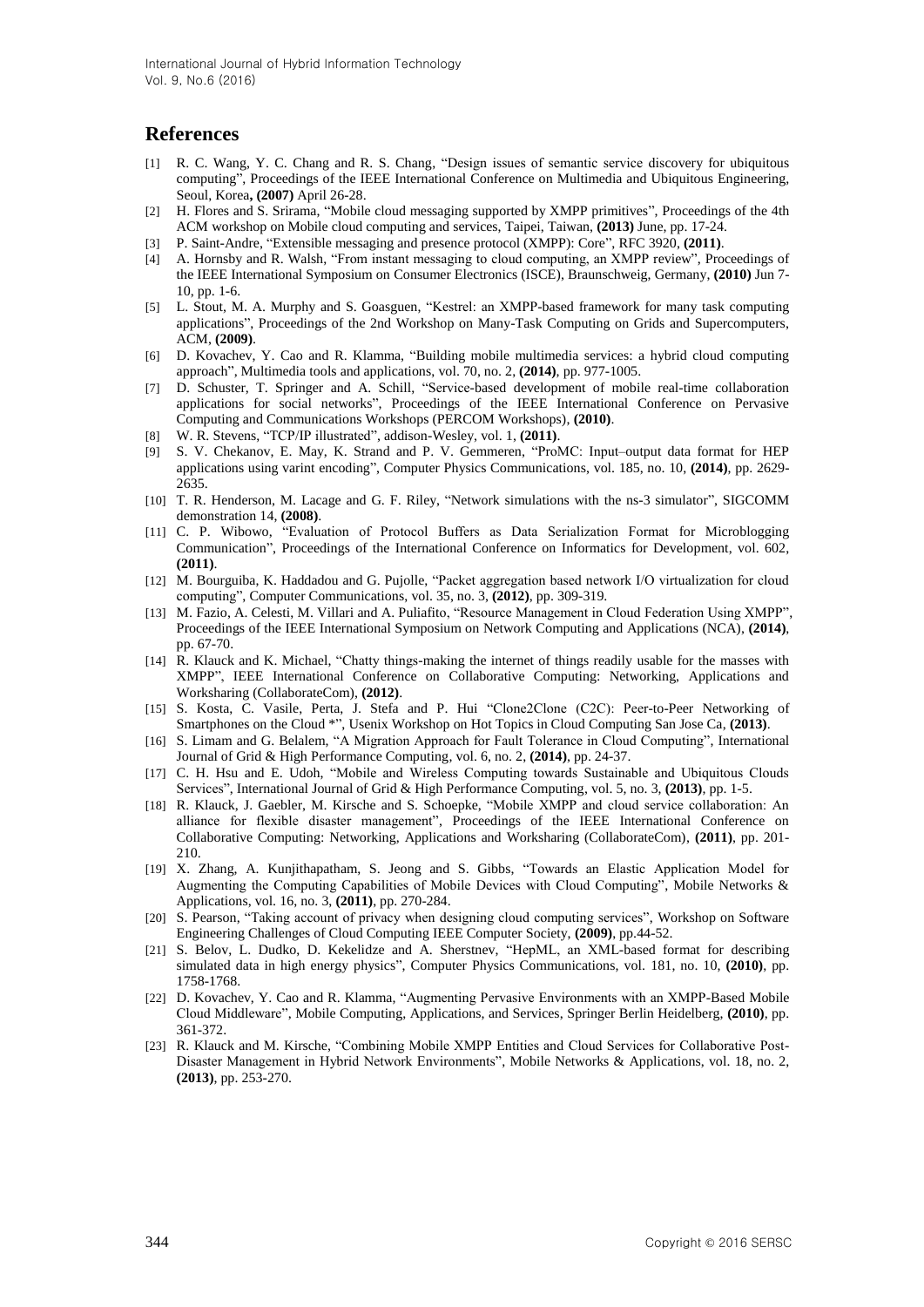# **Authors**



**GE Zhihui** was born in Hebei, China, in 1978. He received a Ph.D. degree in Computer Science from the Central South University, Hunan, China, in 2007. He is a professor in the Guangxi University. Nanning, Guangxi, China. His research interests are in wireless networks and mobile computing.



**Cen Xiao** was born in Guangxi, China, in 1991. He received a B.S. degree in Computer Science from the Guangxi University, Guangxi, China, in 2014, and is a M.S. student in Computer Science from the Guangxi University, Guangxi, China. His research interests are in wireless networks.



**Li Taoshen** received the B.S., M.S. and PhD degrees in computer science and technology from the Central South University, Changsha, People's Republic of China, in 1982, 1989 and 2008, respectively. He is now a Professor and the Dean of School of Computer, Electronics and Information in Guangxi University, China. His research interests are in the area of distributed database system, wireless mesh netwxorks, cloud computing and intelligent processing.